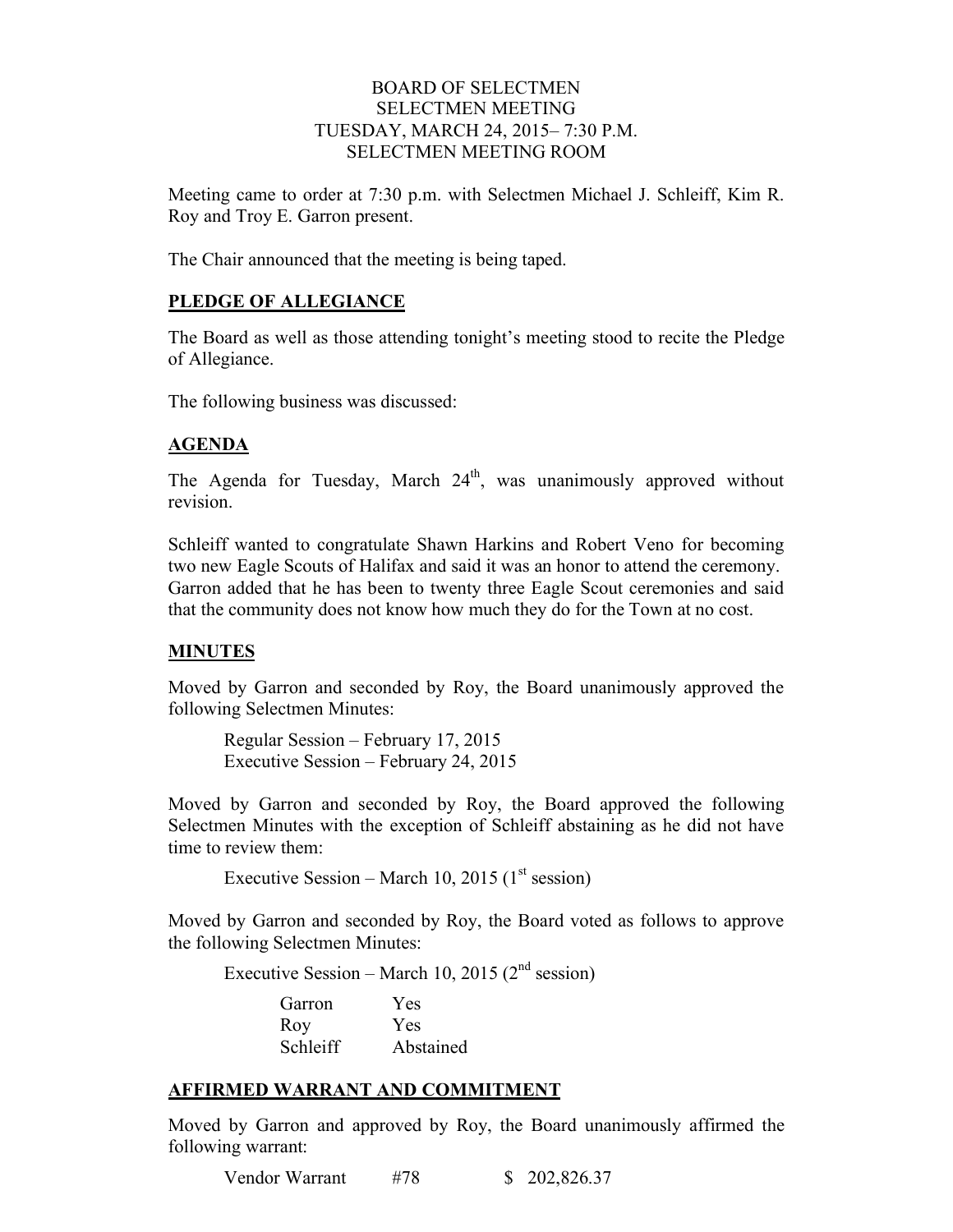### **APPROVED WARRANTS**

Moved by Garron and seconded by Roy, the Board unanimously approved payment of the following warrants with the exception of Schleiff abstaining from the Police Department payroll in warrant #79:

| Payroll Warrant         | #79 | \$340,920.77 |
|-------------------------|-----|--------------|
| Vendor Warrant          | #80 | \$51,942.36  |
| Withholding Warrant #81 |     | \$124,269.37 |

Moved by Garron and seconded by Roy, the Board unanimously approved payment of the following Selectmen bills dated March 24, 2015:

Charlie Seelig (reim. for certified mailings)………………..\$ 71.39 Express Newspapers (legal notice/Lindy's)…………….....\$ 35.00

The Board acknowledged payment of the Selectmen Office Payroll for the period March 21, 2015 in the amount of \$6,229.64.

The Board acknowledged payment to the Treasurer for the following turnovers:

| Turnover | Amount                |
|----------|-----------------------|
| 2015-62  | \$10.00               |
| 2015-63  | \$1,302.27            |
| 2015-64  | $\frac{\$}{\$}$ 35.00 |

### **GENERAL MAIL / DISCUSSIONS**

Schleiff read the letter from Barbara Brenton of the Council on Aging regarding" Go the distance 1 Mile Walk Challenge on June 3, 2015. This walk will be the kick off to the COA "Keep Moving Walking Program". Over twenty seniors have signed up and Barbara is inviting the community to take part in this whether they walk, run or help cheer on the participants. This will start at 3:30 at Pope's Tavern. Participants will walk down to the Halifax Country Club and loop back to Pope's Tavern where they will be invited to a turkey burger cookout party.

Roy has talked with Barbara about this and it coincides with  $2<sup>nd</sup>$  Annual Hops for HOPS 5K and kids 1K run on June  $6<sup>th</sup>$ . She mentioned that they are going to try and get some of the kids to cheer the COA on.

### Building Inspector Letter of Resignation

Schleiff Read the letter from Tom Millias announcing his retirement as of June 30, 2015. The Board thanked him for his service to the Town.

Moved by Garron and seconded by Roy, the Board unanimously voted to send a letter of sincere and heartfelt thanks to Tom Millias.

### License Renewals for Billiards and Junk Dealers

Schleiff read the letters that were sent to The Tee Box (billiards), Halifax Gold and Silver Coin Shop (junk dealers) License and Mum's Secret Closet (junk dealer) regarding their annual license renewals.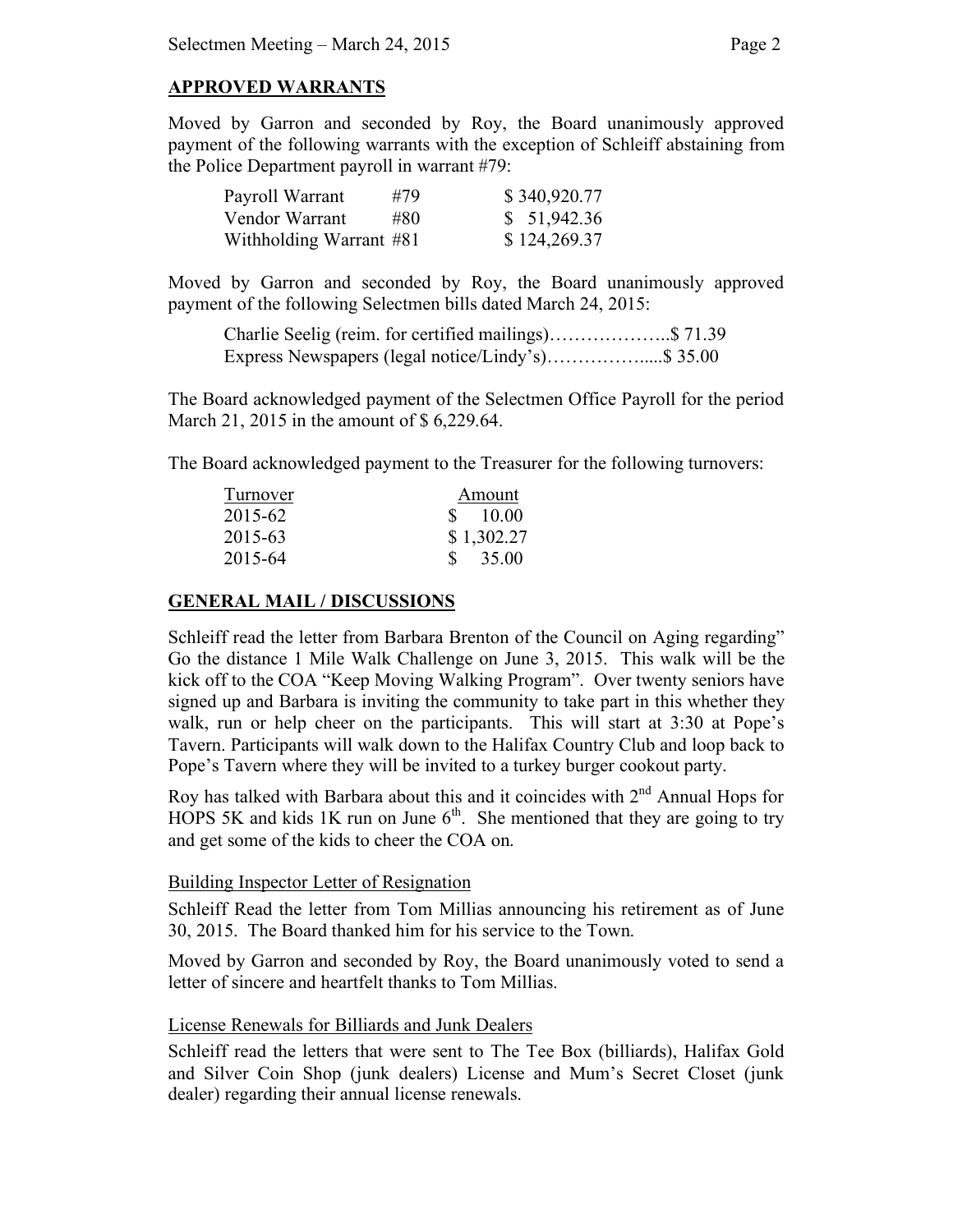# **SCHEDULED APPOINTMENTS**

### *Lindy's General Store Transfer Alcoholic License Approval of pledge of license Approval of pledge of inventory*

Schleiff opened by saying that this was a public hearing for March  $24<sup>th</sup>$  regarding the application for transfer of License, pledge of license and pledge of inventory. All paperwork has been received. Schleiff asked if Roy and Garron if they had any questions.

Garron asked who would be the manager. Attorney Joe Devlin of Demakis Law Offices who is representing the buyers said that Subhadraben Patel is the manager of record. Her daughter, Falguni Patel is one hundred percent shareholder. Falguni and husband Jay Paul and Subhadraben will primarily be the three who will be working at the store is but there also will be three other family members who will be working there also.

Garron asked if they all have been TIPS trained and Mr. Devlin said that both Subhadraben and Falguni are TIPS certified. Mr. Devlin said that they have a little bit of time between now and when ABCC approves the transfer and he usually tells his clients to get it done before that time.

Mr. Devlin continued to say that he represents about three hundred people with the last name Patel, hence it is very common name. Garron asked if there were related to the other Patel family here in Halifax and her son said no same last name but not related.

Garron also asked if the hours were changing and Mr. Devin said that nothing is changing.

Roy wanted to just reiterate that everybody will be TIPS certified and that they have their license hung so it can be viewed for everyone to see and that the liquor gets locked up and secured.

Garron asked Mr. Worrell (current owner and in the audience) if everything good with him and he said that he is ready for something different as he has been here 18 years. Roy and Garron said that they wish him well and welcomed the Patels to Halifax.

Moved by Garron and seconded by Roy, the Board unanimously voted that the transfer of license, pledge of the inventory and pledge of license be granted.

# **GENERAL MAIL / DISCUSSIONS (CONTINUED)**

### Use of Town Hall Green

The Boy Scouts would like to hold their annual yard sale on June 20, 2015 and are asking to use the town Green. No other events are going on and there have been no problems with previous years.

Moved by Roy and seconded by Garron, the Board unanimously voted to approve the use of the Town Hall Green by the Boy Scouts for their annual yard sale on June 20, 2015.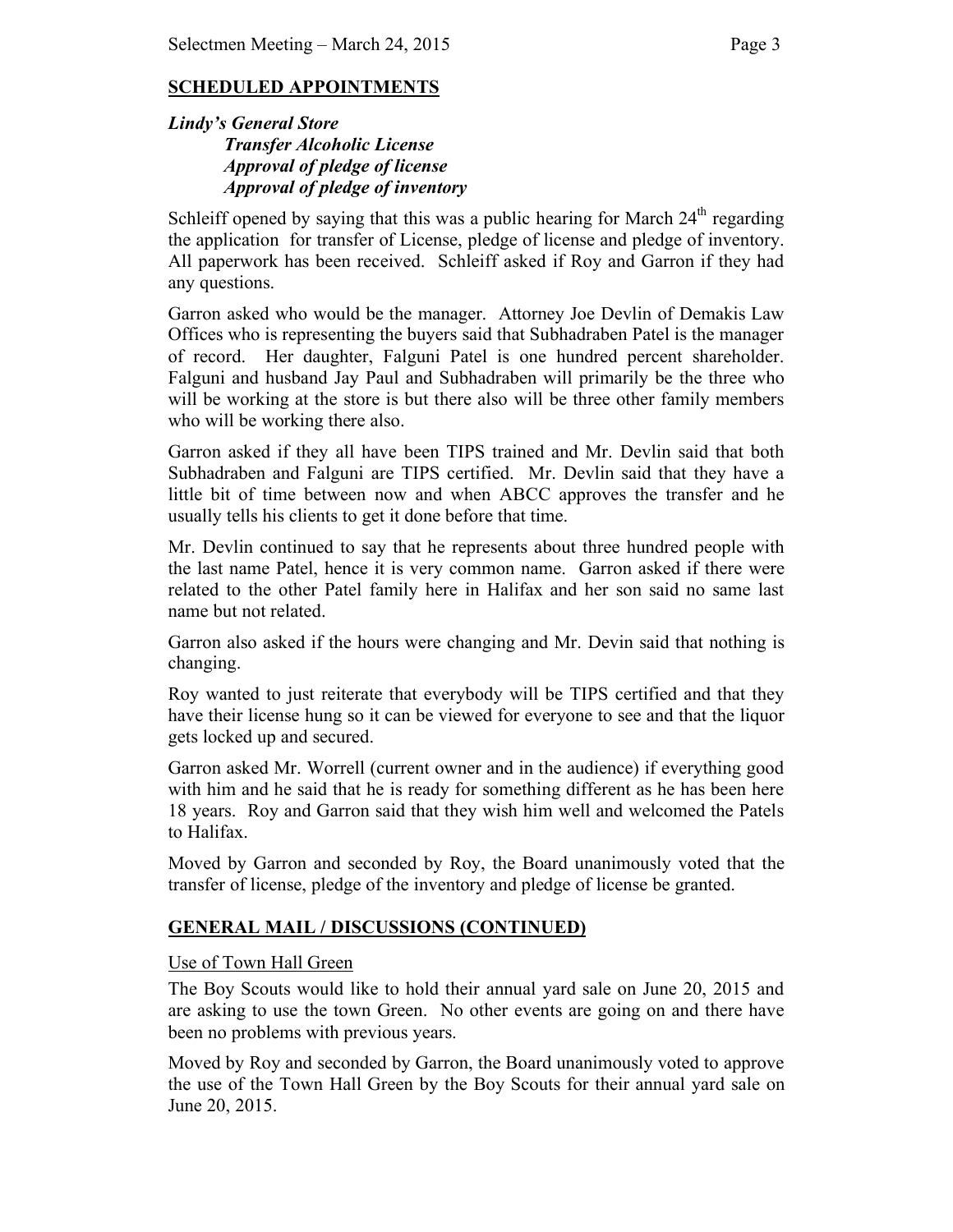# SWMI Grant

This is the grant to examine the feasibility of putting automatic controls on the Brockton Dam on Stump Brook. A preliminary meeting was held earlier this month and the grant contract has been signed. The contract between the engineering firm and the Town still needs to be signed.

Moved by Roy and seconded by Garron, the Board unanimously voted to sign the grant between GHD Inc. and the Town of Halifax.

# **SCHEDULED APPOINTMENTS (CONTINUED)**

# *Utility Poles Hearing*

At 8:00 p.m., the Board convened a public hearing for the purpose of considering the three petitions submitted by Massachusetts Electric Company to place 5 new poles (P72  $\frac{1}{2}$ , 86-84, 113, 114, & 115) on Monponsett Street and to install 360 feet of conduit. Schleiff noted that public notices had been posted and abutters notified via regular mail at least seven days prior to the hearing**.** He continued to state the following stipulations; (a) 1 detail Officer (b) work was to be completed ASAP as Highway is planning n doing work late spring early summer on Monponsett Street and (c) water department is requesting a dig safe number. Present for the hearing was Scott Boyce from National Grid. No abutters made their presence known to the Board.

Mr. Boyce explained that National Grid will be placing 5 new poles and 360 feet of conduit is in relation to the solar farm project on Monponsett Street. The conduit will not cross the road and will be installed in the public way underground so that there are no overhead wires. Three of the poles is to extend the line down to Palmer Mill Road another one is to be a stump pole to support an existing pole and the last one is to accommodate additional electrical equipment (Pole 72  $\frac{1}{2}$ ).

Schleiff asked if they were planning on laying the conduit when the ground thaws and he said yes. Garron then asked if it was going under the ground to the solar panels and he said yes.

Schleiff asked if any of the poles would be in the roadway or the sidewalk and Mr. Boyce said no. Schleiff asked how long did he think it would take and he said that he was not sure as he is not qualified to say but said that a pole set takes about two hours but is unsure with the other replacements.

Moved by Garron and seconded by Roy, the Board unanimously granted the request the installation on Monponsett Street of Poles 72 ½, 115, 114, 113 and 86- 84. Schleiff added to the motion to give notification to the Police and Highway of when they will be coming.

# **GENERAL MAIL / DISCUSSIONS (CONTINUED)**

# Chapter 32B, Sections 21-23 - Municipal Health Insurance Reform

Several years ago the State Legislature approved a statute that allows communities to change their health plans as long as the new health plans meet the benefits included in the Group Insurance Commission's most popular plans. However the reforms allow the Town to discontinue the "hold harmless" agreements sign with the various unions when the Mayflower Municipal Health Group approved higher co-pays for its most popular plans several years ago. The hold harmless agreements meant that the Town would compensate employees if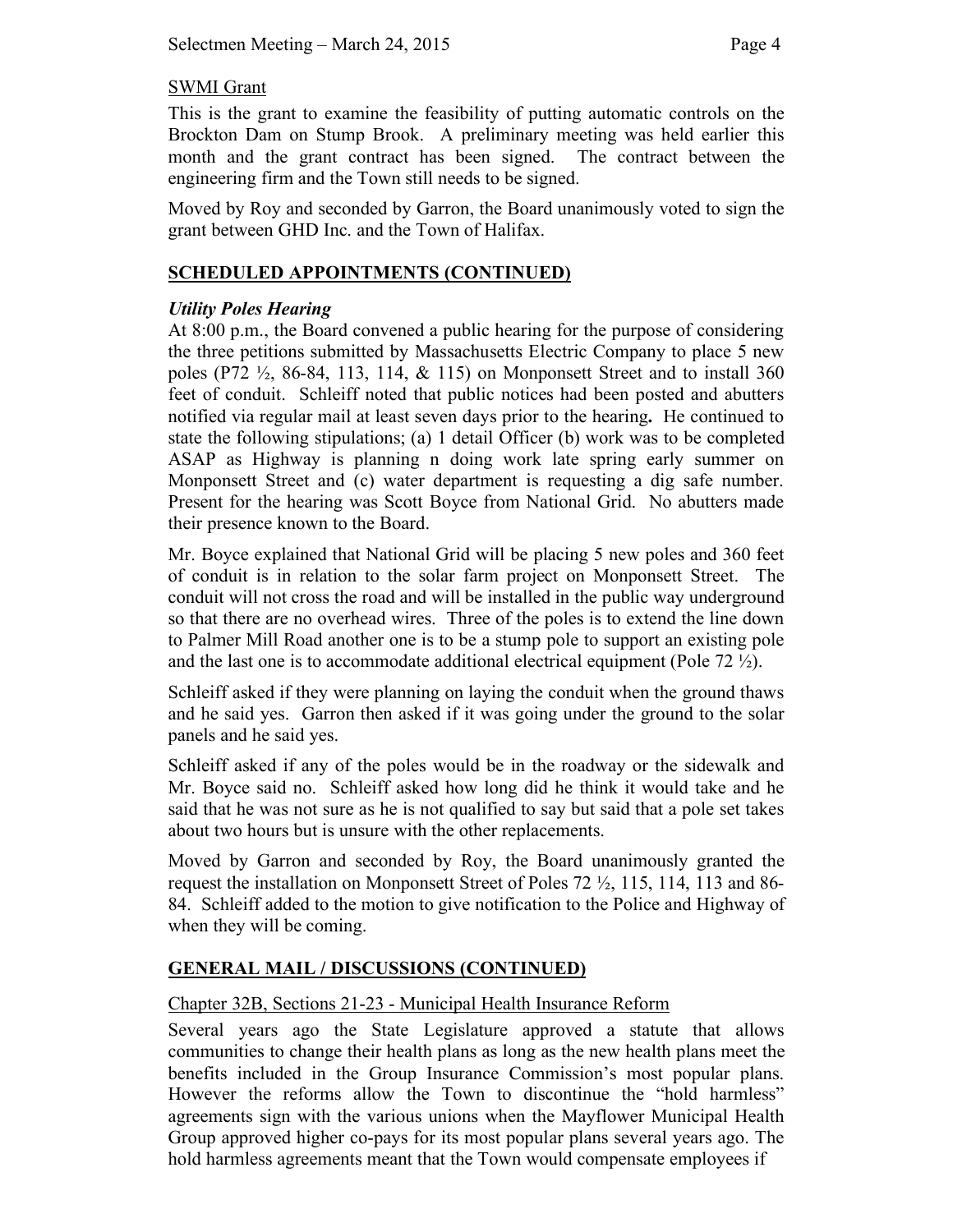Accepting Sections 21 through 23 does not change any of the plans but allows the Board to change the plans in the future. Certified letters have been sent to the bargaining units stating that a decision would be tonight therefore the Board was asked to accept these sections.

Moved by Garron and seconded by Schleiff the Board voted as follows to take the advice of the Town Administrator to accept Chapter 32B, Sections 21-23:

| Garron   | Yes       |
|----------|-----------|
| Roy      | Abstained |
| Schleiff | Yes       |

# Monponsett Pond

Correspondence was forwarded to the BOS by Paul Collis of the Monponsett Watershed Association concerning public health advisories by the Department of Public Health. As stated in Seelig's notes he did not see any particular action for the Board to take about this.

# Blackledge Farms/Chapter 40B

Additional documents have been submitted to the ZBA as part of the hearing process. In Seelig's notes he asked if the Board was planning to send comments to the ZBA.

Garron said he would like to table this until he has an opportunity to read it and Schleiff said that he does not have any additional comments.

# Planning Board - Amanda's Estates

The Planning Board received a revised site plan from the developer based on permits granted by the ZBA. The Planning Board determined that the site plan has been significantly revised so that the original approval of the site plan is no longer valid. The developer has been notified about this. Schleiff asked if the Board has commented on this and Roy mentioned that the Planning Board does not support the ZBA.

# Talent Bank Form

A talent bank form has been received from Derek Bennett expressing an interest to serve on the Finance Committee. He is not running for the School Committee so could serve on the Finance Committee after mid-May.

# Talent Bank Form

A talent bank form has been received from Michael Zarrella for a number of committees he is interested in serving on. The committees have All have been notified.

# Talent Bank Form

A talent bank form has been received from Thomas Labo expressing an interest to be the Veterans' Agent Assistant and a Constable. Wil Cory has been notified.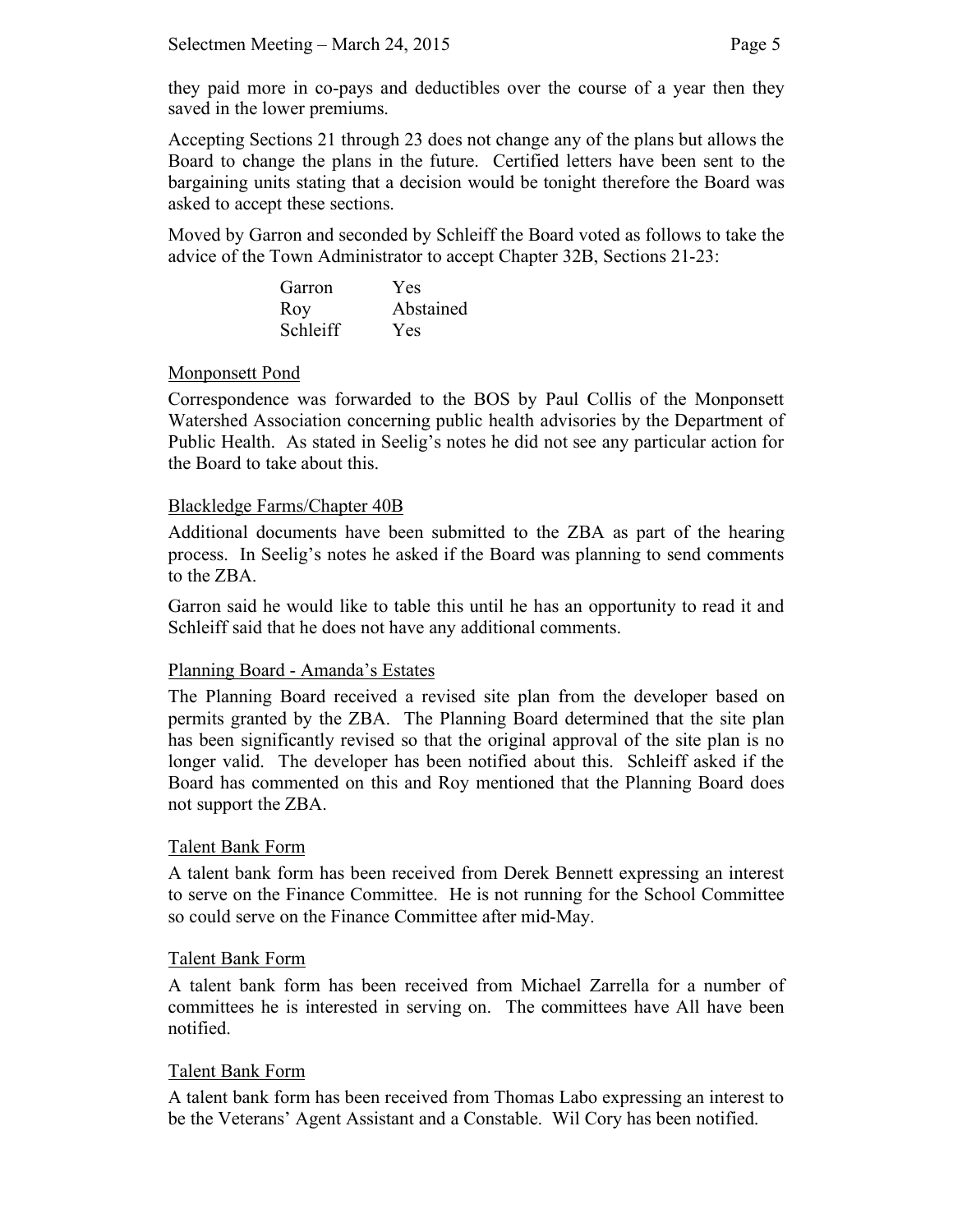### Water Tower Public Safety Antennas

Board of Water Commissioners wrote to say that because bids were opened on March  $19<sup>th</sup>$  there was not sufficient time to add an "out rigger" for the public safety antennas to the specifications for the project. Interested parties will meet on March  $25<sup>th</sup>$  to figure out how to proceed. Roy stated that the Fire Chief thinks cost is about \$5,000 and does not know where the money will come from and Schleiff said that if the bids come in lower we can use the money from there.

### Snow Plowing Complaint

Mr. Co-Wallis wrote to the Board complaining that a Highway Department employee cleaned out the driveway of a private residence and in doing so moved the snow and trash from the private residence to Mr. Co-Wallis' residence.

The Highway Department wrote to say that work was done on the sidewalks in Mr. Co-Wallis' area and that any snow that was re-located onto driveways while that work was being done was then removed. The Department said that if trash becomes exposed as part of this process, then the Department will go to the location and remove it. The Highway Surveyor, who was here this evening, stated that the trash has been removed.

Moved by Garron and seconded by Roy, the Board unanimously voted to write to Mr. Co-Wallis, that we received his letter, is has been forwarded it to Highway Department and the Board have been informed the trash has been removed.

# Recycling Complaint

Larry MacDonald has complained that his recycling has not been picked up. He has been told that his FY2013 recycling bill remains unpaid and a copy of the bill has been sent to him. No action needs to be taken by the Board Seelig just wanted the Board aware of this complaint.

# **SCHEDULED APPOINTMENTS (CONTINUED)**

# *Sue Johnson - New Recycling Truck*

Ms. Johnston came in this evening to give the BOS some information on the new recycling truck they would like to purchase. She began by saying that the new truck will hold more stuff (4-5 tons), will compact and there will be fewer trips to Brockton (save a total of 5 hours a week in travel time). The existing truck, which was bought in 2006 (brand new), has broken down three times so far this year resulting in \$4,300 in repairs. The driver will keep the same hours and will see how it goes as it is going to be a learning curve for him.

Garron asked how are we paying for it and how much does the truck weigh because it could have an effect on the roads and. Ms. Johnson said it will be coming out of retained earnings and will cost \$215,277.

The totes (2,900) cost \$48 plus \$4.25 for the delivery of each one. There is a grant from the State that will bring the totes down to \$20 each but there still will be a balance of \$93,525 to purchase them. Garron asked where the totes would be placed for those who live on narrow streets and she said in their driveways. He then asked what if you do not have a driveway. She said that was a good question.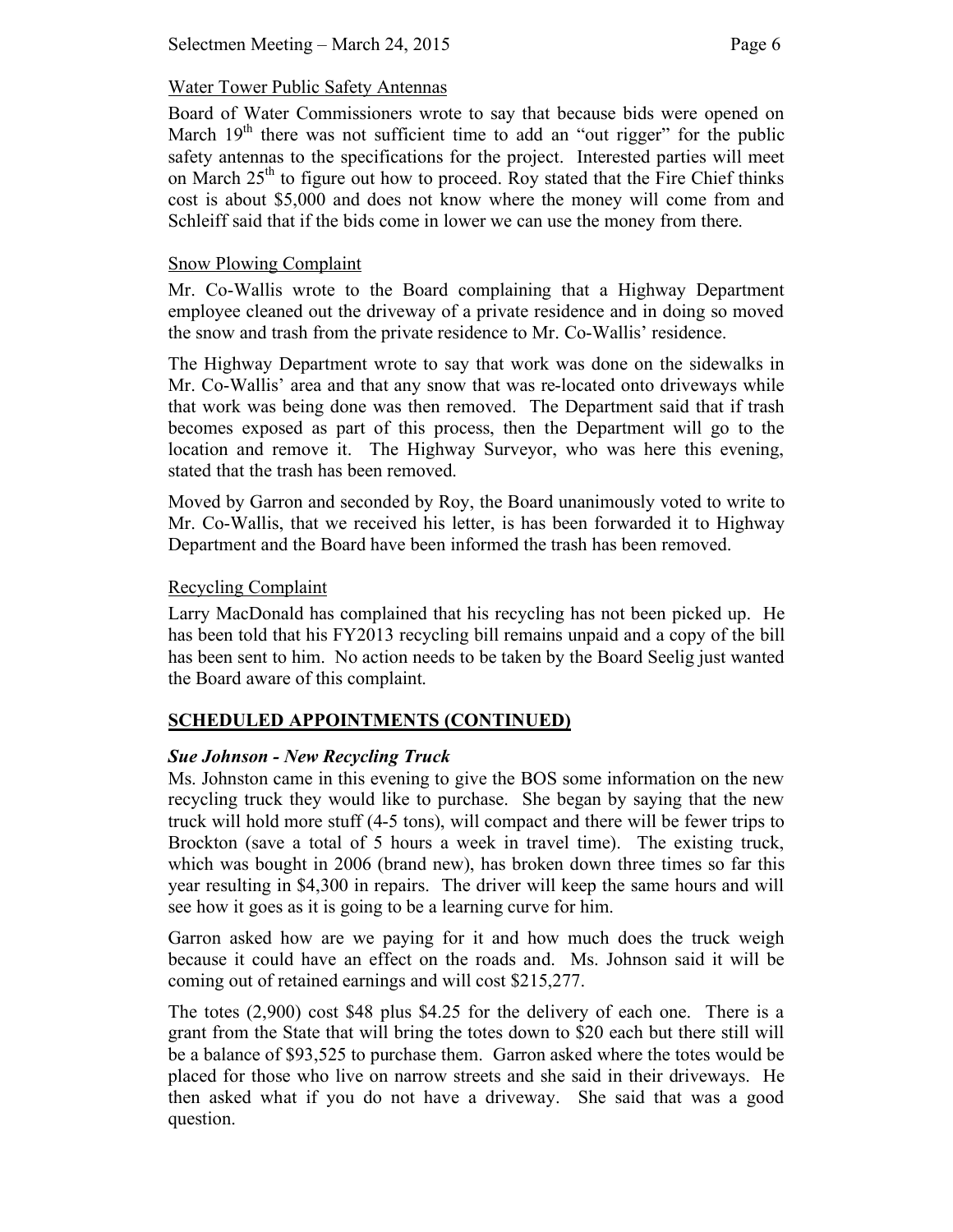Ms Johnson continued to say that the totes are 96 gallons and will be on two wheels and everything will go into the one tote and seeing as we will be doing single stream. With that being said regarding single stream there will be a minimum additional cost of \$58,000 in disposal fees.

Schleiff asked how do you prevent other items from going into the bins and she said they will target one neighborhood at a time and the driver will have to watch. Schleiff then asked if the residents pay for it. Ms. Johnston said that she has not thought that out.

It was asked where the money for the truck will be coming from and Ms. Johnson said they were thinking about leasing for 5 years for a total of \$244,855. Roy then said if we had money in retained earnings she would not want to lease. Town Accountant, Sandy Nolan, said that we do not have enough in retained earnings and suggested we could ask the residents for \$9 for bins.

Twenty-nine hundred household have been factored in with the figures that Ms Johnson has provided however she did say that she thinks more residents will participate because it is easier for them but there still will be a percentage that will not do it.

Schleiff asked what the trade in for truck would be and she said they can take \$10,000 off the top. Garron then asked if anyone wanted our truck and Ms. Johnston said no because everyone is doing single-stream now. She added that the truck will not be ready until October and Garron said it will have to be voted on at Town Meeting. Roy said that it is on the warrant.

Ms. Johnston said we can still use the buckets we have now as we will still save time but the driver will have to look better. She stated that the totes are great because they have a cover if the homeowner was to keep them outside and said she can come back and talk about the buckets. The Board thanked her for coming in.

# **SCHEDULED APPOINTMENTS (CONTINUED)**

# *Chapter 32B, Section 21-23 Acceptance*

Schleiff asked if there was anyone in the audience who was here tonight to talk about this and no one made themselves present.

Garron thought that they should vote on this and then have Seelig talk with them on this in depth.

Moved by Garron and seconded by Schleiff, the Board unanimously voted to reaffirm the vote they took earlier this evening regarding the acceptance of Chapter 32B, Section 21-23.

### Ambulance Abatement Correction

The incorrect figure (\$11,938.19) was submitted for the February 2015 abatements, therefore will need to be re-voted.

Moved by Roy and seconded by Garron, the Board unanimously voted to abate the following amount from the Ambulance Account:

February 2015 FOR \$ 11,938.18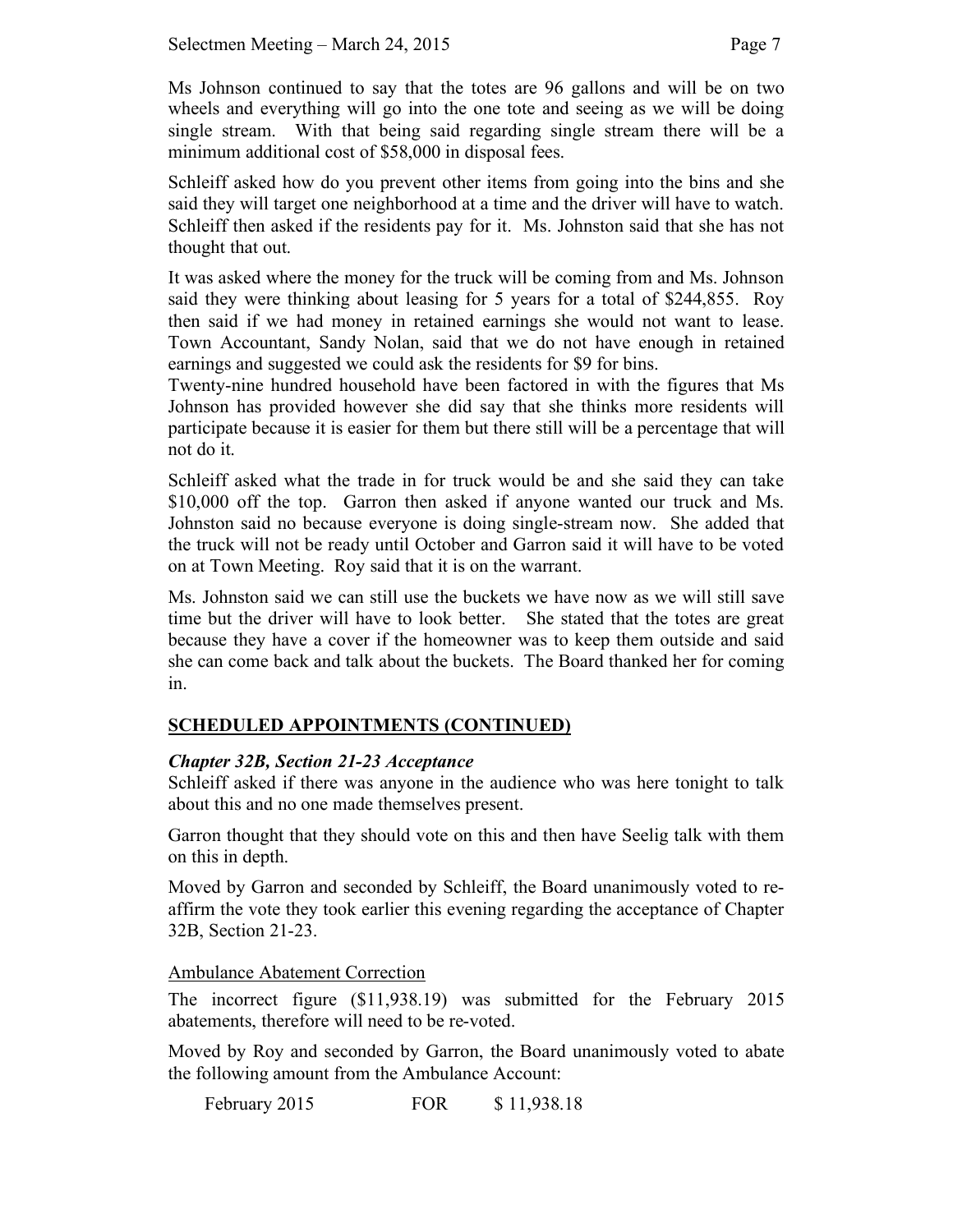# Pothole Damage Claim - Joshua Derouen

Joshua Derouen of 19 Palmer Mill Road has filed a claim for a loss incurred on February 22<sup>nd</sup>. The insurer declined to pay the claim as the Town had not previously been notified about the pothole.

### Fire Station Sign

The Chief would like to replace the sign on the building**.** He will be working with the Historic District Commission on this but would like any comments from the Board. Garron asked if there were any pictures and Roy said that he still in process and as soon as Historic District Commission provides their comments, he will bring back to the Board. Schleiff asked why he wanted to change the sign. Garron said that anytime we can make improvements on the buildings he thinks it is okay. Schleiff would like to find out why the Chief wants to replace the sign.

# Pothole Damage Claim - Frank Bartolomeo

Frank Bartolomeo of 54C Hemlock Drive, Bridgewater, MA, filed a claim for damages caused on March 16th. The claim has been forwarded to the Town's insurer.

# Chapter 61A Land

Kozhaya Nessralla has notified the Town of his intent to lease nine acres of land for a solar field on his property at 69 Summit Street next to the soccer fields. Even though it is not being sold, because he is taking it out of Chapter 61A, the Town has the opportunity to purchase the land. Seelig needs direction from the Board as to whether they want to proceed to hire an appraiser for the property. If the appraisal is not done within 30 days then, in essence, the Town has relinquished its rights for the property. If an appraisal is going to be done Seelig would have to ask the Finance Committee for a transfer from the reserve fund. Also the Board would have to place an article on the warrant of the Annual or Special Town Meeting on May  $11<sup>th</sup>$  to purchase the land. If, by that point, there was no interest, the article could be passed over.

Garron asked what we would do with the land if they purchased it. He suggested sending to the other departments to get their input. Roy did not think there was much of an appetite at the Special Town Meeting in February for the purchase land. Schleiff that was true but that was because they did not want a cemetery and agrees with Garron to send out to the departments. Departments will be notified asking for their comments by next Tuesday.

# **SCHEDULED APPOINTMENTS (CONTINUED)**

# *John Shiavone - Non-Binding Referendum*

Mr. Shiavone began by saying that this is a request to put a question on the May 16<sup>th</sup> ballot not an article in the warrant. He continued to say that several people on the Republican Town Committee are interested on this issue and they want to be pro-active in getting some feedback for our legislators. The way it works is that the bills for PARCC and Common Core are presented in January and is voted on sometime this year. His objective is to have a forum so that we can see how Town and voters to see if they are in favor of or against these particular laws so that we can let our legislators know their feelings on this. He added that we are not going to have another opportunity to poll the citizens as to how they feel on this unless there is another Town Meeting. The only other thing that can affect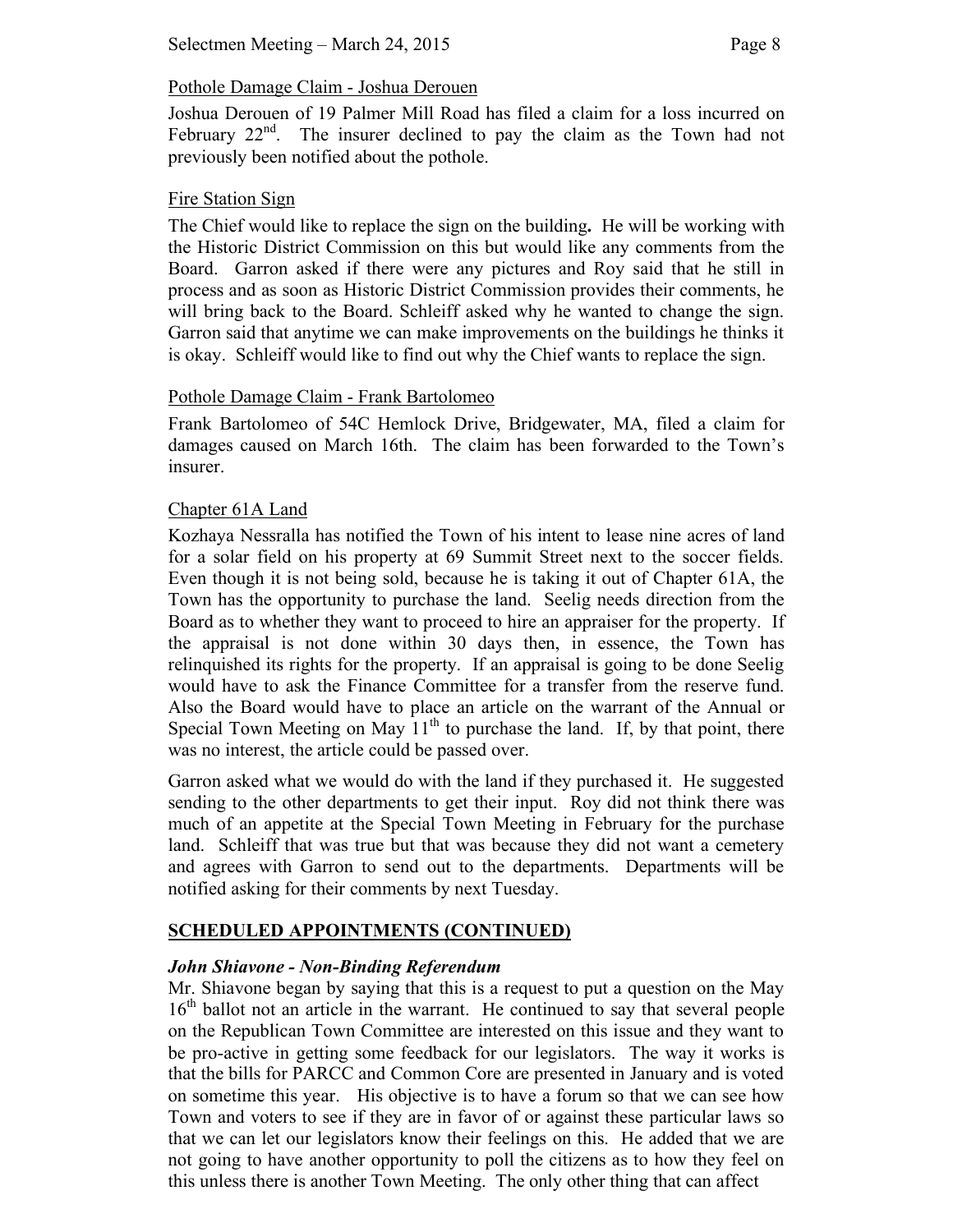this particular subject is an executive order from the Governor as he cannot put in any more bills. If these laws are voted on this year they could have an impact Halifax financially. He then asked the Board if they had any questions.

Schleiff asked what cost was he talking about and Mr. Shiavone said one particular bill talks about reimbursing the Town for PARCC compliance. His understanding is that the PARCC testing has to be done by computer therefore IT upgrades would be needed, which means if this bill is passed then the town would be reimbursed some of the money. He said some towns do not care about the reimbursement but thinks Halifax would want the reimbursed because we are so tight with money. He would like to know this so that they can direct the legislators as to what Halifax wants to vote.

Mr. Shiavone then mentioned that one of the bills talks about exempting individual school districts taking the standardized exam and/or use Common Core. Right now we would be mandated to do such if that particular bill passed that would give us the opportunity to do another type of less expensive testing then the PARCC testing. Schleiff asked if they were giving us an alternative and Roy said no.

Roy said that Common Core has been around for many years and remembers when MCAS came along and people we up in arms now they are trying to hold on to MCAS as it appears to the best thing. The only issue she has is that we do not typically put non-binding questions on the ballot because we have to follow the Massachusetts Framework. It is her understanding that the decision would not be made until the fall and without having some sort of curriculum it would be left up to Halifax themselves to develop their own curriculum. She asked if any other towns have done this and Mr. Shiavone said last year Lakeville did an Article and Wilbraham is posing a ballot question at their Town Meeting this year.

John Tuffy, Superintendent, said that the School Committee has not voted or taken a stand on this. He said that the Board of Education is required by law to come up with curriculum frameworks on a regular basis. A lot has been said about Common Core and the curriculum they are following is the Massachusetts curriculum frameworks. In terms of PARCC at this time Massachusetts is in year two of a *test drive* and no decisions have been made.

He continued to say that the Board of Education, who makes the decision, was charged to come up with a decision this fall and Governor Baker has asked the chair of the Board of Education to conduct a thorough overview and hold at least five public forums around the State. Right now we are using MCAS, which is a seventeen year old test and is a paper and pencil test and PARCC at this time is both paper & pencil and online test. The future of testing will be online just because test designs are so much different and the results are quicker. Right now MCAS are done late spring and the results are not available until the following fall so the information is not available to us in terms of trying to group students and if changes need to be made there are not a disruption if we had the results sooner. Mr. Tuffy said that Mr. Shiavone was correct stating that the law does have to be changed but that is major change in how we conduct education in Massachusetts.

Mr. Shiavone said he would set up a forum to get the voter's feedback and said the problem is that there has not been proper debate on both sides of the issue. There is a lot of miss information on both sides and the forum will help clear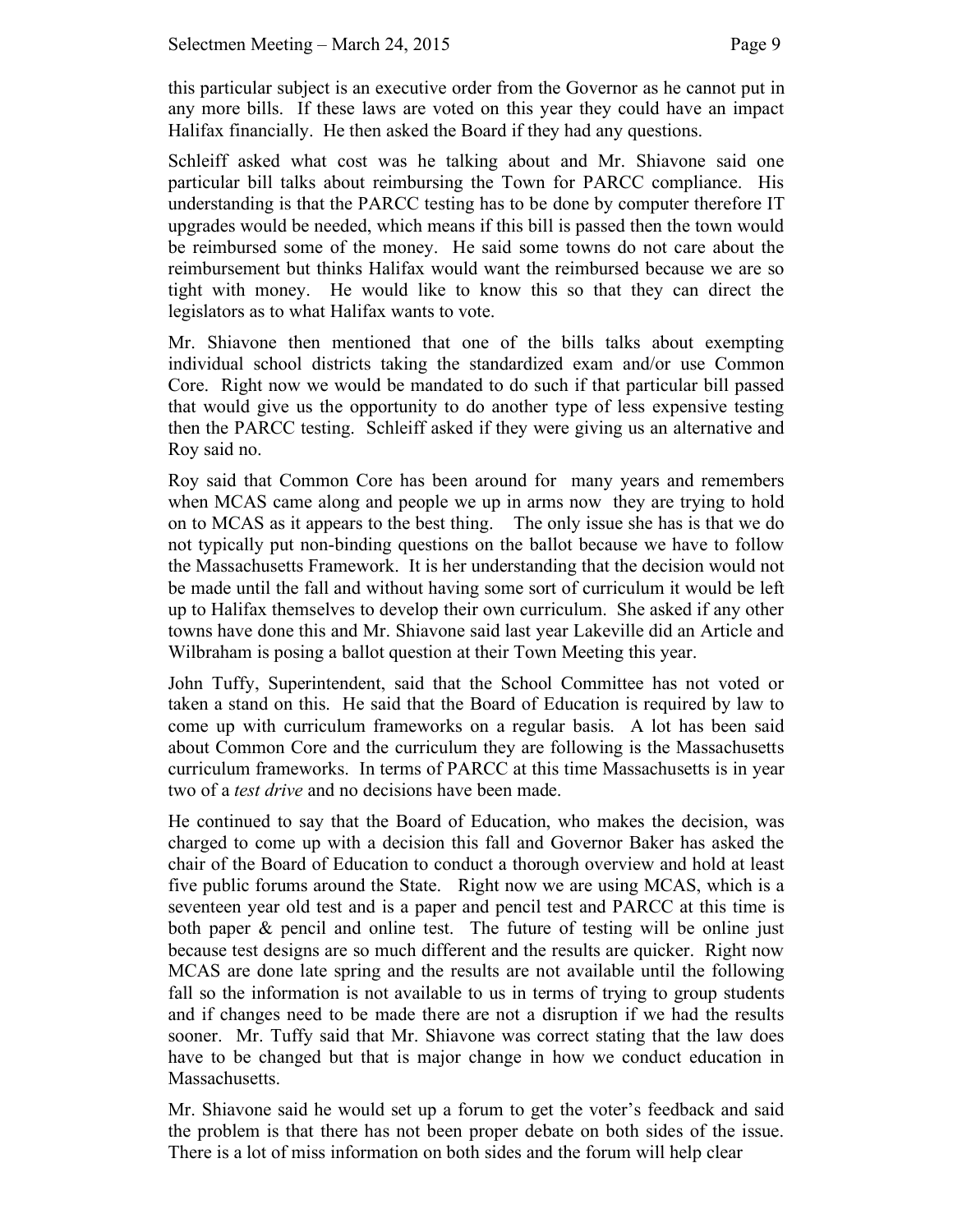things up. Roy said the question themselves are difficult to understand and is concerned as this is a lot of information to give out and does not want to feel rushed as they only have until May to inform the public.

### Robert Slager – Halifax School Committee

The only recollection he had of this coming up in conversation was he believes it was either right before or right after Governor Baker was elected and the thought was that they would wait and see what changes the administration might implement before they dealt in deeply into this conversation. He personally thought this was a responsible decision until he heard about this ballot measure on Monday and thinks this is pre mature as the process is working. He thinks we sent a message to the governor when Halifax helped elect him into office and it is pretty clear what the attitude is with several of our citizens regarding Common Core. As a school committee member he would like to take a stab at this with his colleagues first as they have not had the time to review theses changes. Because of the change in administration it did not seem reasonable that Governor Baker was going to make changes to something that is so complicated within two months of being in office. He suggested again take a wait to see what changes are being made and if we don't like the direction then maybe the School Committee contacts our elected leaders or state officials and voice our views.

### Linda Twiss Gioscia

This is too big of an issue to wait and see what happens as we need to let people know what it is all about. Residents have done some research on this issue and are frustrated that people do not understand it.

### Lori Costa Kline

She attended the School committee meeting in October when the curriculum and Common Core was discussed and there were many parents who spoke up with their concerns. The school committee said that they needed to wait and see and made it clear that they were powerless to make any decisions or changes because it was in the legislator's hand. They were adopting the Massachusetts Frameworks, which the sub title says, Common Core. Our children are being taught common core and as parents whose children are learning under this framework, are concerned. We want to know what are options are and need an understanding of this. Ms. Kline thinks it should be on ballot so that the parents/residents can give their input and have the forums so that people are educated on both.

Mr. Shiavone said that he wants input from the voters so that our legislators will be able to make a decision and if not on the ballot having the forum is a waste of time. He continued to say that by putting it on ballot it will galvanize people to the forum knowing that they will have to make a decision on May  $16<sup>th</sup>$  otherwise he does not think people will get involved on this subject or the decisions. These bills are coming whether we vote for or not and he wants to know how Halifax feels whether for or against it.

Garron said he has not heard whether this is good or bad for the kids and asked if this will prepare them better to go to college or going into the world or will this put them behind if other States have this testing. Putting the question on ballot is a good way of getting comments as these are the same questions voters are going to ask if put on the ballot. Garron said we need to have a forum for the voters. Shiavone agreed with Garron and said that he wants both sides involved in the forum as there are many questions he has himself.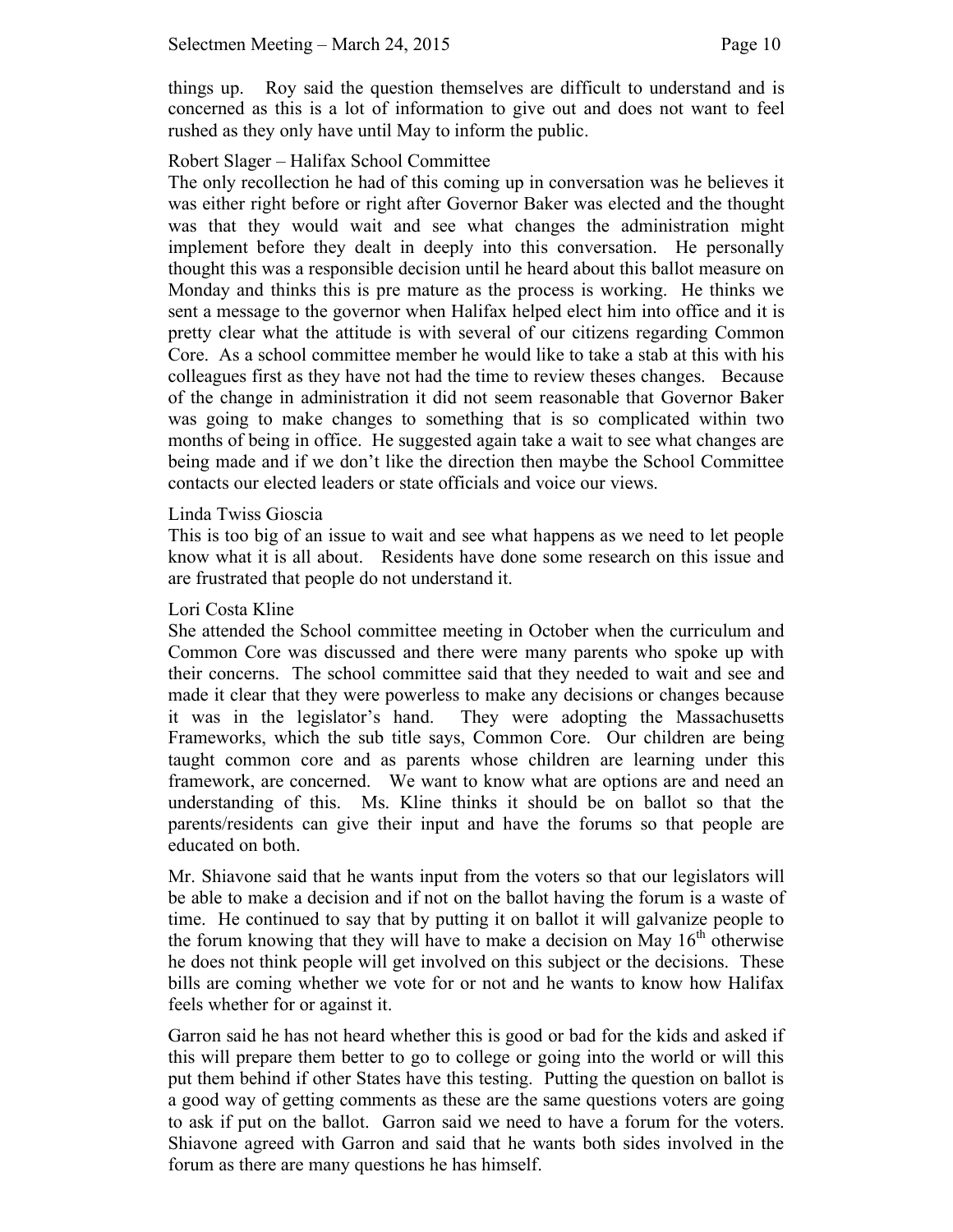Roy said typically to get a question on the ballot it requires 10% of the voters or the other way is having the Selectmen put it on. She is concerned as this is controversial subject and she just does not want to set the standard that any question can be put on the ballot.

Mr. Tuffy said that the School Committee is not going make any changes because as the law is now they can't make any changes without legislative process. He continued to say that we have been on this course since 2011 and will continue to do so until we get a new direction from the Department of Education.

### Robert Slager

There was a very brief discussion either at their December or January meeting where one of the members brought up the possibility of discussing this issue and perhaps writing something to our legislation in support of challenging Common Core. His thoughts at that time was wait until Governor Baker gets settled in office and see what he offers and biggest concern is what the alternative is. He continued to say that the School Committee voted not to implement it this year because we had concerns about it. He wished they had the opportunity to have this discussion with the Board before it got to this point but nobody asked to put this on an agenda or have a further discussion on it.

### Bob Johnson – Halifax School Committee

Massachusetts is the traditional leader of education in the country and when you take a curriculum and combine it with Massachusetts and the curriculum with Missouri Farm Boys and shake it up and dump it out you get Common Core.

Roy said this is an important topic and does not want to diminish the importance of it by throwing a question on the ballot without people really understanding what it means. She continued to say that most people have heard negative things on social media and she knows it is up to people to be informed but what does it mean to Halifax. If we take control over the curriculum away from the State then doe we need to hire more curriculum coordinators. I think it goes beyond these questions and we need a plan.

# Carol Lydon

Charlie Baker is looking for public input on this and she thinks it is important that we get together on this issue to let them know where Halifax stands. He has to make a decision in the fall as to whether or not we accept PARCC in Massachusetts and there is not enough time to wait. There have been forums for both sides and the side that is for it never shows up.

### Bob Johnson

We had a forum that was well attended a year ago and it has been shown repeatedly on TV. We have people opposed to Common Core at our meetings (10 or 15 people). We have talked about this at meetings in the past. I myself would remove Common Core and keep the curriculum we had in the past, as it made us the highest standard in the nation.

Shiavone said the problem is if we don't put it on the ballot now then the alternative would be having another Town Meeting at another time which will cost more money to do. If it does not get on the ballot nothing is saying that one hundred citizens could not force a Town Meeting. It had to be done this way because the time table getting the referendum to the Selectmen has already passed for this Town Meeting. Shiavone is proposing this to see where the Halifax voters stand and this will also show the legislators the direction the town in leaning towards.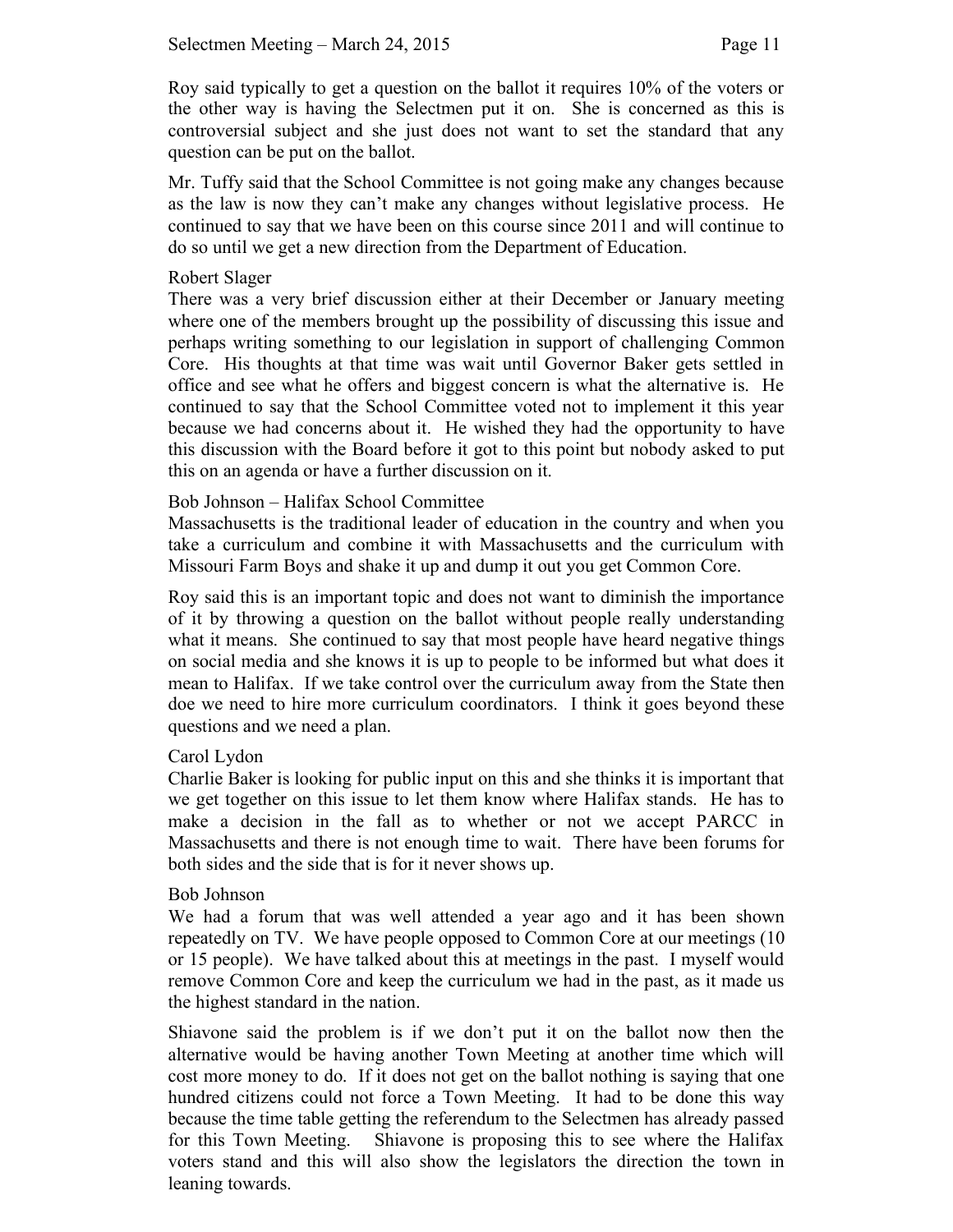Schleiff asked if sending out mailings and getting input that way would help and Shiavone said the legislators are looking for a vote and you can write letters but his opinion is that this would give a clear indication on where people stood. Schleiff then asked if there is enough time to get these forums set up and educate the people before town meeting.

Garron said that as a Board can say let's do a ballot question but it is up to the people who want to inform the public and set up the forums. Schleiff then said that they have spent forty five minutes on this and thinks they are close as to what we want to do as they have not heard a lot of different things this evening. We now need to ask what direction the Board wants to go.

### Lori Costa Kline

Respects that this unchartered territory for the Board and asked if part of their concern was the wording of the question and if the language was refined would the Board be more comfortable reviewing the question again? Schleiff did not think that would help because he still cannot wrap his head around Common Core. Ms. Kline continued to say that there are four questions and it is confusing and she gets it because she has been trying to figure it out for a while but knows enough to send a message to our legislators to hold of this and try a different path.

### Mr. Slager

Said that he has his owns concerns about PARCC and common core and thinks the issue is what is the best course of action to take to address these concerns. He heard it said/suggested that the School Committee wasn't willing to discuss these issues but he does not recall anyone ever asking to be put on the agenda to discuss them. He asked why would you by-pass the School Committee and bring your concerns to the Board of Selectmen.

Garron said he has no problem with referendum he has the same concerns as Roy has but thinks we should treat each situation as it is. More than anything else the education of the people is important. Garron would love someone to explain to him why is the change to Common Core is necessary.

# Cassandra Hansen - Halifax School Committee

We have been talking about making these changes to Common Core since 2010 and there has been discussion at Halifax School Committee level as to what was coming and what it would entail for the town. The committee has never been given a choice as to whether we wanted this framework or that framework as the decision lies with the State. We cannot change it we can only adapt our curriculum materials to what the State tells us to teach, good or bad this is what it is. In 1993 when Edgar Form came around, whoever was sitting on the Halifax Elementary School Committee and the town had to adapt to those changes. MCAS came about in a different way there was a lot more talk and forums across the State before it was implemented. When the first set of curriculum came around in 1999 we lived with that for a while and adapted then changes were done in 2001 and 2004 in ELA and math. When the State decided to make curriculum changes to the ELA and math standards the Common Core standards were beginning and those two things merged. If you look at some of the standards and compare what we had and what we have they are very similar in a lot of ways. No matter what we do it is going to cost the town money. She did not think it needs to be a ballot question but have to get people involved and be more vocal to our local legislators.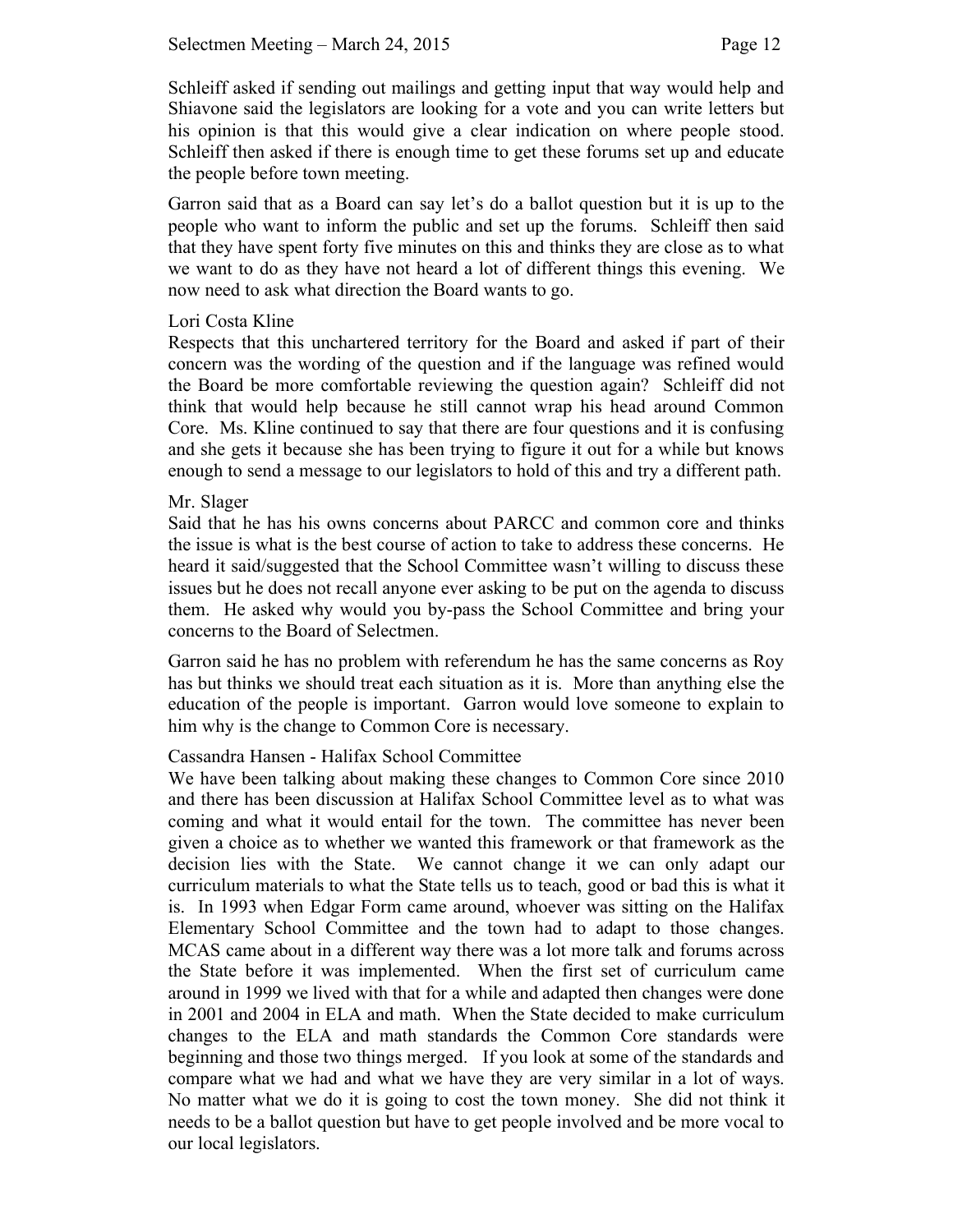### Linda Twiss Gioscia

A lot of people are now waking up and there needs to be more conversation. We need the voters to open up the conversation because we do not want PARCC coming into Halifax.

Roy said that just because Ms. Gioscia does not want PARCC coming into Halifax other people may and said that it is about balance and does not want to make it less important than what it is.

Bob Johnson had respectfully requested that the Board of Selectmen trust the people who have elected them to have their opinion heard by the legislature. Garron said with all due respect they could contact their legislature themselves.

Schleiff said that seems everyone is talking about this but do not know all facts and wanted to make it clear that it this could be a push to get things started for those for or against.

Moved by Garron and Roy seconded for the discussion, the Board voted to put a non binding referendum on the ballot.

Roy stated that she is afraid of setting precedence and Garron agreed with her. She continued to say that if on ballot, she would like to work on the questions so that they are simple enough for people to understand as they are complicated and do not want to send the wrong message. In addition she would like both sides represented and said the elders needs to understand it. This has an impact on our children's education and I know you say it is non-binding but in her mind it does not feel non binding. This is bigger then what it seems and where we didn't get the necessary signatures it sort of is sponsored by the Board of Selectmen and she takes a heavy responsibility in that and personally does not want to support this but it is clear that it will happen so if it happens she wants to be abler to have it on the terms. Schleiff agreed and said he does not want to see it used as a hammer one way or another to our legislators.

Moved by Roy and seconded by Garron, the Board unanimously voted to open the warrant on the terms that it is opened and closed tonight.

Schleiff stated that the warrant has been was opened to place non binding referendum on the ballot but before going in the warrant the Board will approve the questions and look over the wording.

Garron made a recommendation that we invite our Legislators to one of their meetings before Town Meeting to discuss that we had this conversation.

Moved by Roy and seconded by Garron, the Board unanimously voted to close the warrant.

# Fieldstone Farm

Mr. Clawson has changed the date in April to July because of the snow. Appropriate departments have been notified.

# Randall/Hilliard Property/Conservation Restriction

State has indicated that it is good to go. The Wildlands Trust has indicated that it will need to vote again, which likely will be in early April.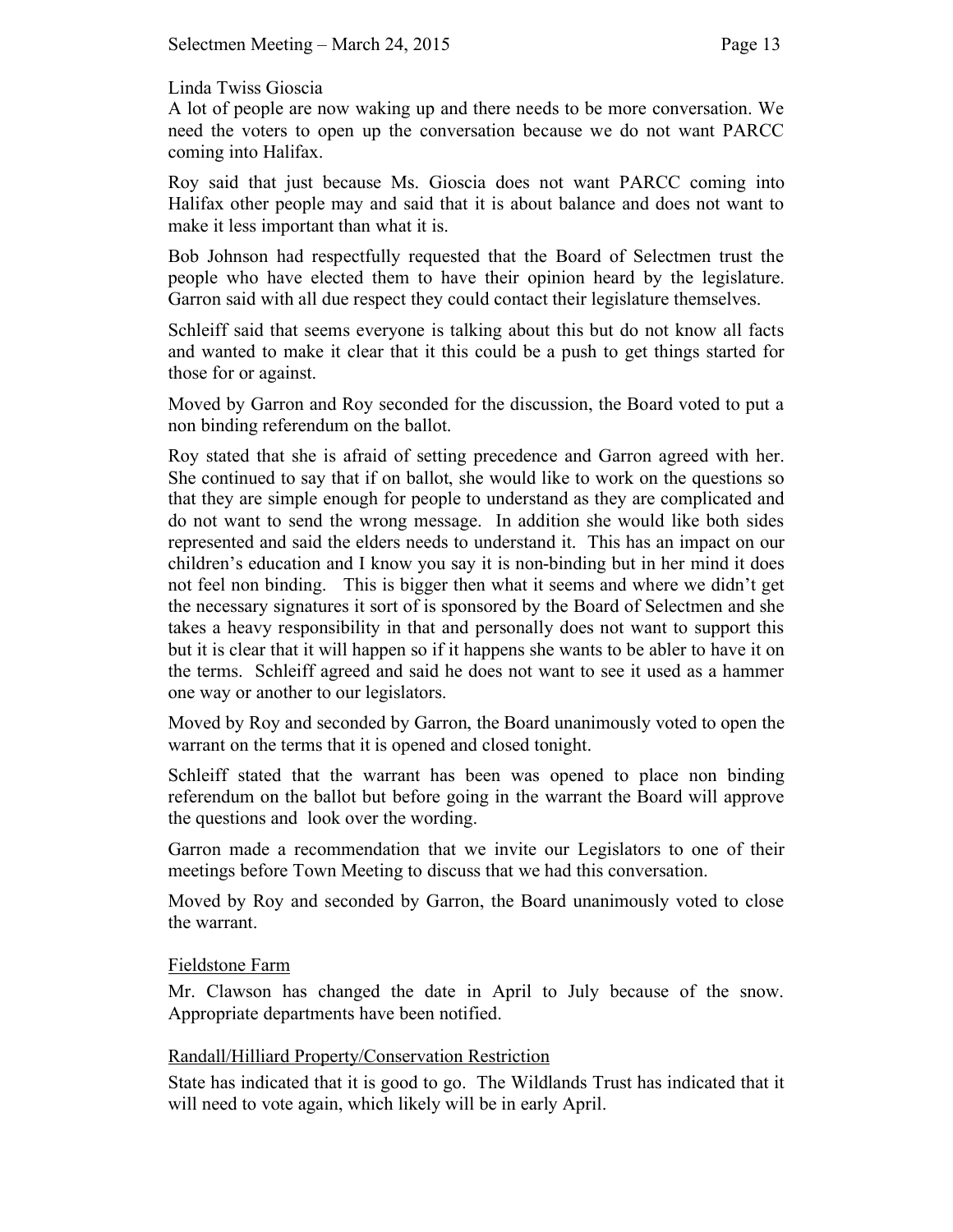### Pothole Money

The State has released \$30 million state-wide, Halifax will be receiving \$40,641. The Highway Department has been notified.

### Beautification Committee – Flower Garden

A preliminary plan has been brought in by John Kessinger for the flower garden located on the side of the Town Hall. Amy Troup was disturbed that Seelig asked the Board to give permission to the Beautification Committee to develop a plan because she stated that the Beatification Committee as a whole did not ask for permission.

Schleiff stated that the Board did not give permission for them to dig it up and Garron said he thought they had.

### Opioid Listening Tour

The MA Task Force is holding one of four *Listening Tours* on March 26<sup>th</sup> at Memorial Hall in Plymouth from 4pm to 6pm.

### Code of Conduct for Visitors

A discussion on this did not take place this evening. Schleiff thought that there was going to be one for employees also.

#### Oak Place/Easements/Road Work

Seelig is waiting to hear back from Highway Surveyor.

Halifax Country Club Wetlands No change

Wetlands/Fieldstone Farms No change

Traffic Lights

No change

### Consolidating Buildings

Waiting to hear back from Highway and Recycling. Recycling has indicated that they would need a new building for the baler, equipment and inventory but what was not mentioned was that the Town would need to establish a traffic pattern and security.

### Elementary School Roof

Several weeks ago, Seelig reported to the Board that an application for state assistance for the elementary school roof project had not been submitted. He then had suggested the possibility of placing an article on the warrant to contract with an architect for the project so that during the next funding round, the Town would have plans developed. However, he checked with the Massachusetts School Building Authority which said that in order to obtain assistance from the MSBA, it needs to be involved from Step 1. The staff mentioned that the deadline for one of the grant programs that would provide financial support for the project still was about three weeks away. Given that Seelig talked with the Superintendent of School and the Elementary School Committee Chair about applying this year.